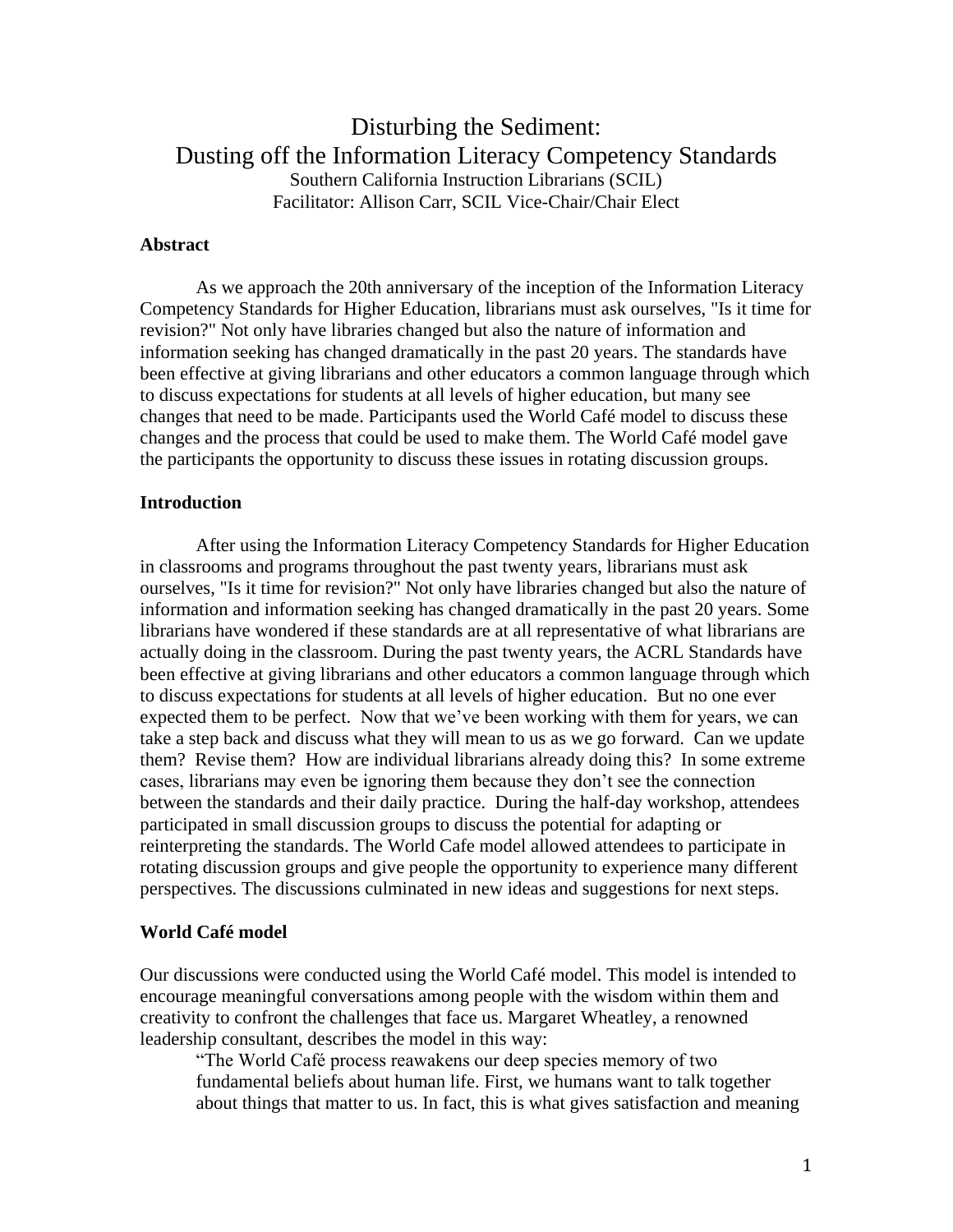to life. Second, as we talk together, we are able to access a greater wisdom that is found only in the collective" (Brown & Isaacs, 2005, p. ix).

We drew on this collective wisdom to confront the challenge of information literacy in the new millennium. The intention in using this model was to encourage all participants to engage in rich discussion about the topic at hand: revising the information literacy standards.

The World Café model uses structured questions to drive small discussions at conversation tables. The questions are intended to help the attendees reach a new level of understanding. After much deliberation, the planning team decided on the following questions to drive the discussion:

- Round 1: What are the dilemmas/opportunities in this situation?
- Round 2: What assumptions do we need to test or challenge here? What's our intention here? What's the deeper purpose (the big "why") that is really worthy of our best effort?
- Round 3: What's taking shape? What are you hearing underneath the variety of opinions being expressed? What's the next level of thinking we need to do?
- Round 4: What's missing from this picture so far? What is it we're not seeing? What do we need more clarity on? What would it take to create change on this issue? If our success was completely guaranteed, what bold steps might we choose?

Each table spent 20 minutes discussing each question before moving to a new table with a new set of people. A table host remained at each table while other guests moved around. This process allowed the guests to engage is more meaningful conversations than if they had stayed with the same four guests for the entire workshop. The four rounds of discussion lasted three hours, and the last 30 minutes were used to wrap up the conversations and discuss the five bold steps each group had collectively agreed upon. What follows are key points derived from the conversations prior to determining the five bold steps:

- Get buy in. There are many constituents to consider when discussing information literacy: students, faculty, discipline-specific professional organizations, K-12 organizations, national education organizations, and industry. Additionally, subject specific information literacy standards should be considered as well.
- It is hard to implement the standards in 1-shot classes.
- We want to make informed people, not just students.
- Flexibility as an issue comes up again and again. There needs to be a recognition of levels of information literacy in academic institutions: undergraduate, graduate, graduate students and faculty; for different classes, groups of students; community college, scaffolding to 4-year institutions.
	- o How do we address all these levels in the same session? Teaching to a diverse group all at once.
	- o One size does not fit all.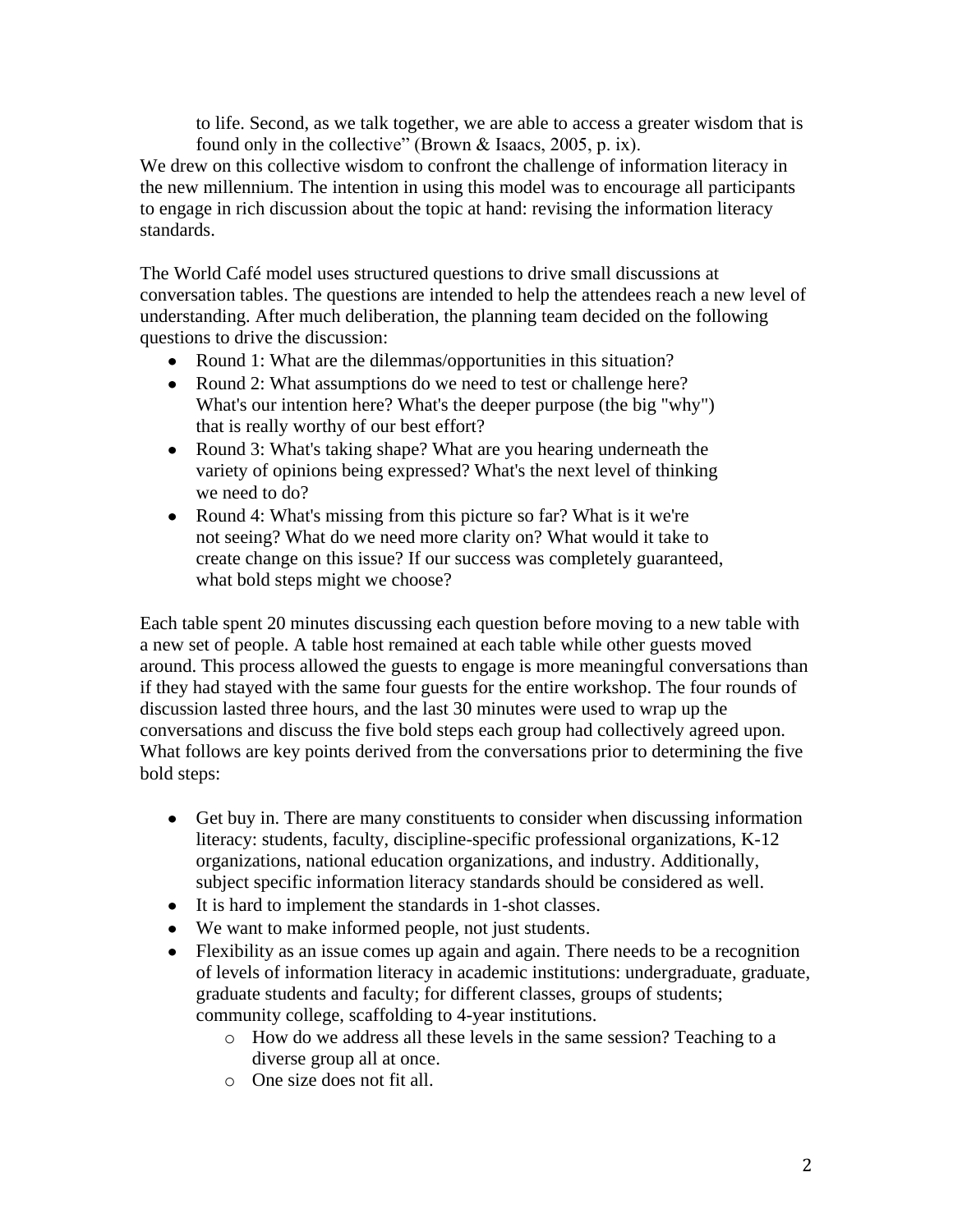- Clearly written; common academic language to make sure that the standards are understandable outside the library. Literacy means remediation to some faculty – change the terminology.
- Too many competencies, not enough time in the classroom. Scalability. Can we really cover them all? But are there too many standards in general? If so, how do you choose what to cover in a one-shot, multi-shot, 1-credit or 3-credit course?
- Opportunity in new technologies. Information literacy versus other literacies: computer/technology, media, visual and digital?
- Librarians as subject experts: information literacy is a discipline; but also the opposite sentiment that information literacy spans the disciplines. Process (librarians) versus product/content (faculty)
- Marketing and promoting information literacy to faculty and students; WIIFM?
- Critical thinking
- How do we ensure information literate students when entire groups of students never set foot in the library (disciplines)?
- Do the standards really do what we want them to do? Specific skills (searching the catalog) instead of big picture/conceptual things (evaluating information).
- Problems assessing the competencies.

After the end of round three, guests were invited to return to their home tables where they had begun in the afternoon. At this point, each guest had participated in three rounds of discussion with as many as twelve different guests. Having been exposed to a multitude of perspectives they returned to the home table to summarize their discussions and work on the next steps.

Each table was asked to come up with five bold steps that were condensed into the following two main points: 1) revise and promote the standards; and 2) collaborate with professional organizations, faculty, and industry to achieve this dual aim. Moreover, it was agreed that the revisions should include standards applicable to new media (currently absent from the present standards), and that the standards should be a living, breathing document (possibly a wiki, or some other easily modified website), that uses a language common among all academics, not just librarians. Lastly, the participants decided that the California instruction librarians as a group should band together and send a letter to the ACRL Instruction Section committee that is responsible for revising the standards.

## **Special thanks**

I would like to offer my heartfelt thanks to the planning committee, table facilitators, and other helpers: Brett Bodemer, April Cunningham, Katie Emigh, Eric Garcia, Shana Higgins, Pearl Ly, Talitha Matlin, Marsha Schnirring, Dominique Turnbow. Without each of you, this session would not have been the success that it was.